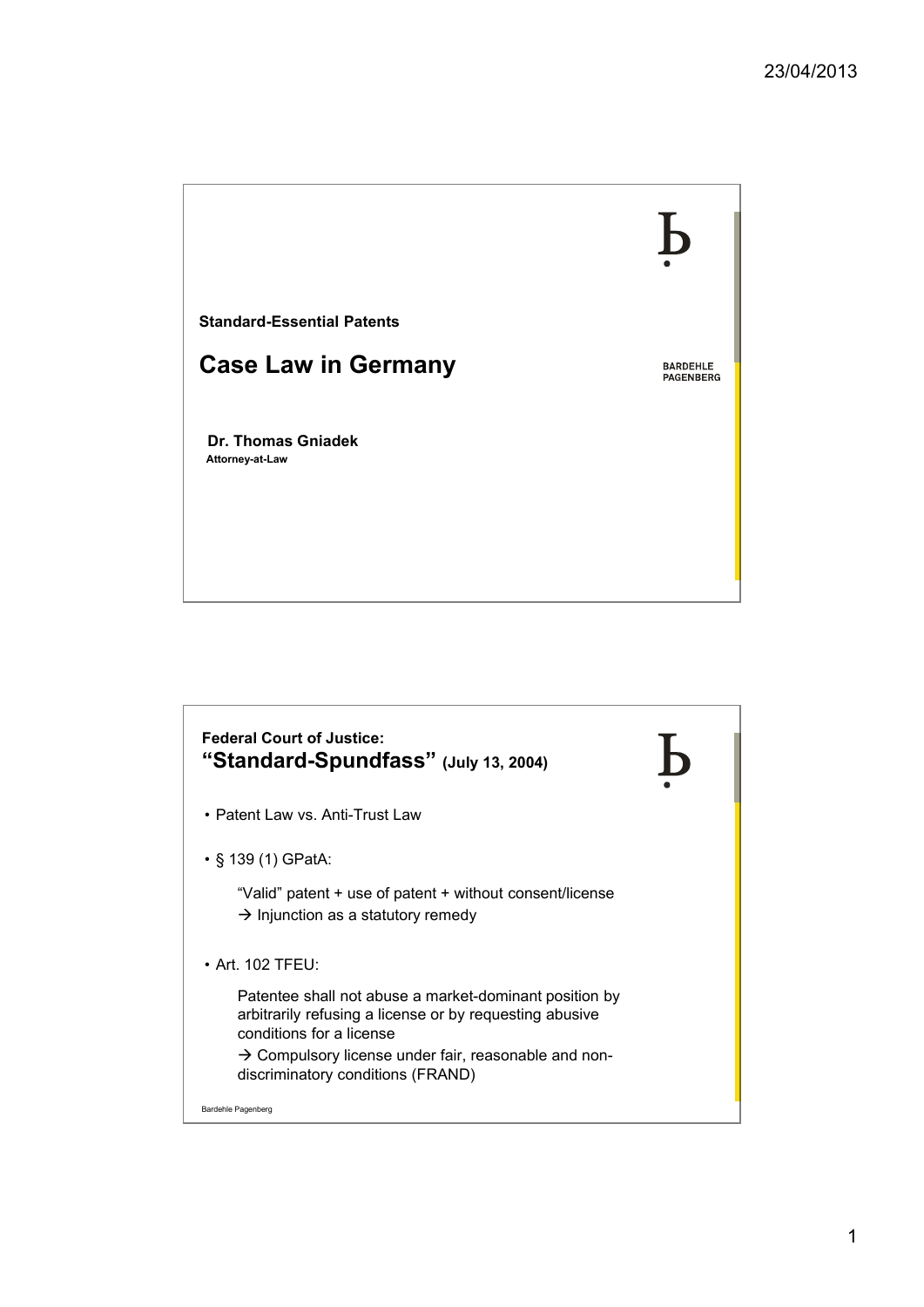

Bardehle Pagenberg

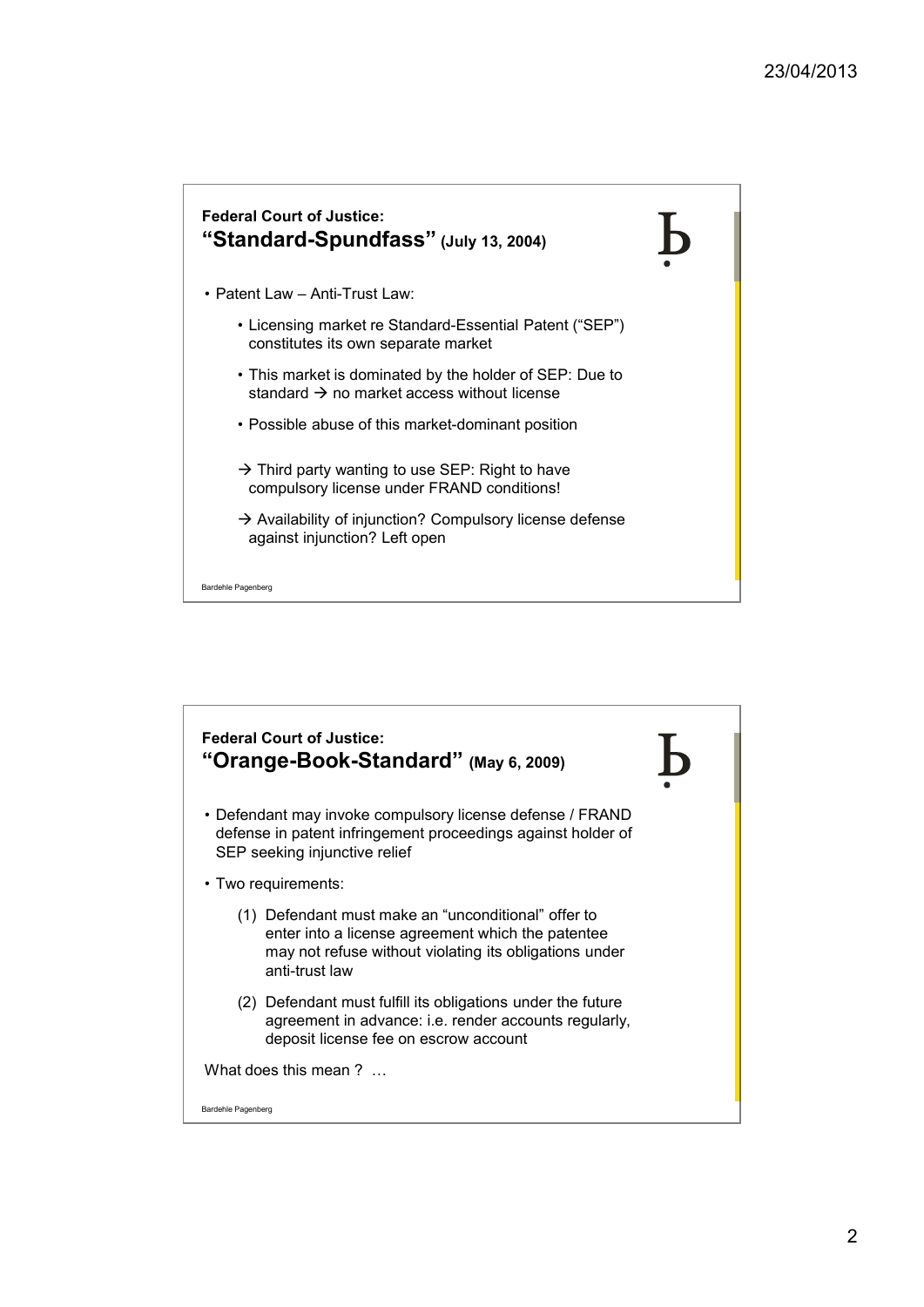## **Federal Court of Justice: "Orange-Book-Standard" (May 6, 2009)**

- License fee:
	- Defendant may leave the amount of a license fee (base, rate) to the discretion of Plaintiff such that court may review afterwards whether Plaintiff's determination is FRAND
	- Defendant deposits an amount which is in any case sufficient
- "Unconditional" offer infringement:
	- Defendant must not make a license offer under the contractual condition that infringement court finds patent infringement (which Defendant may deny until signing of the license agreement!)

Bardehle Pagenberg

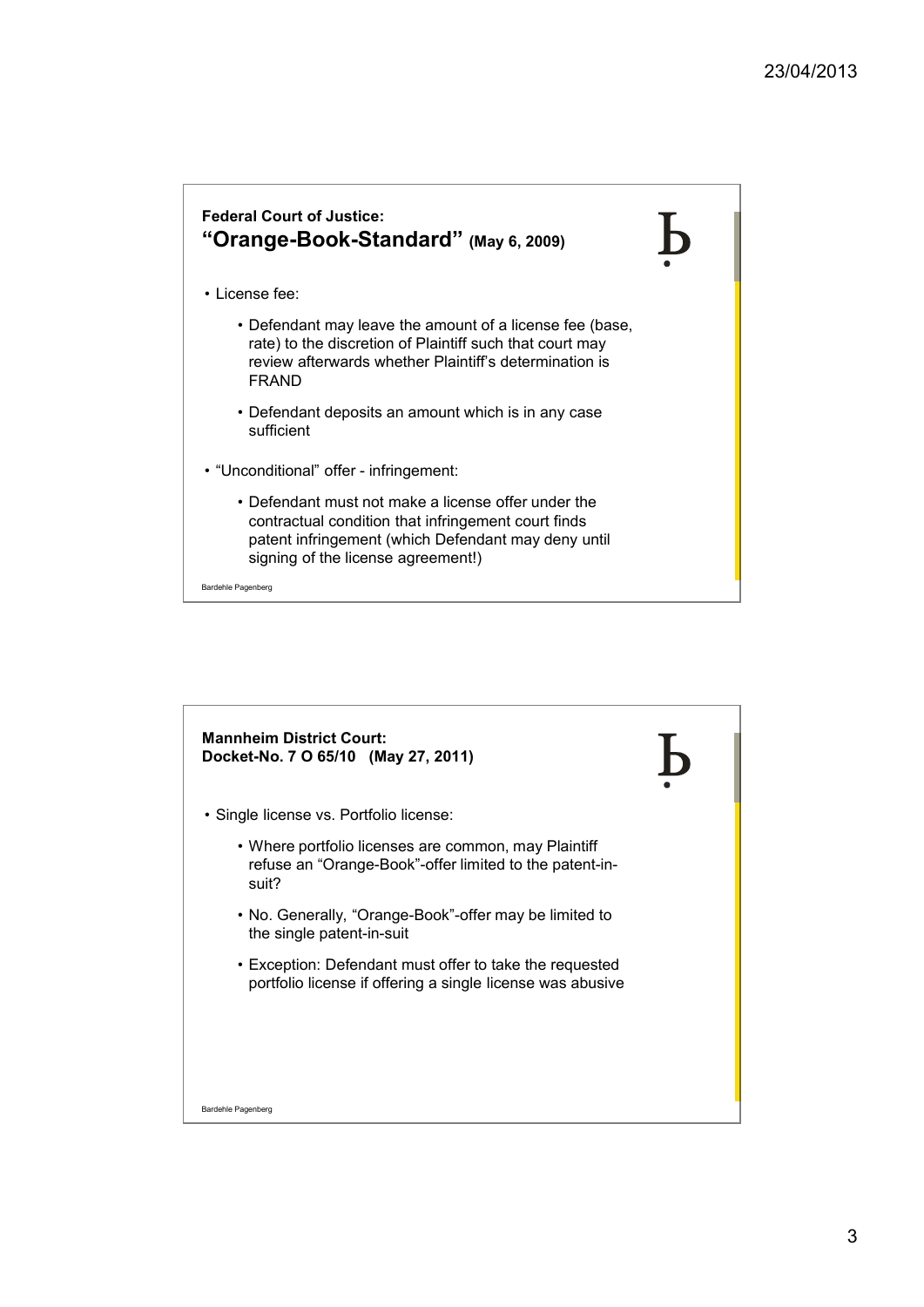

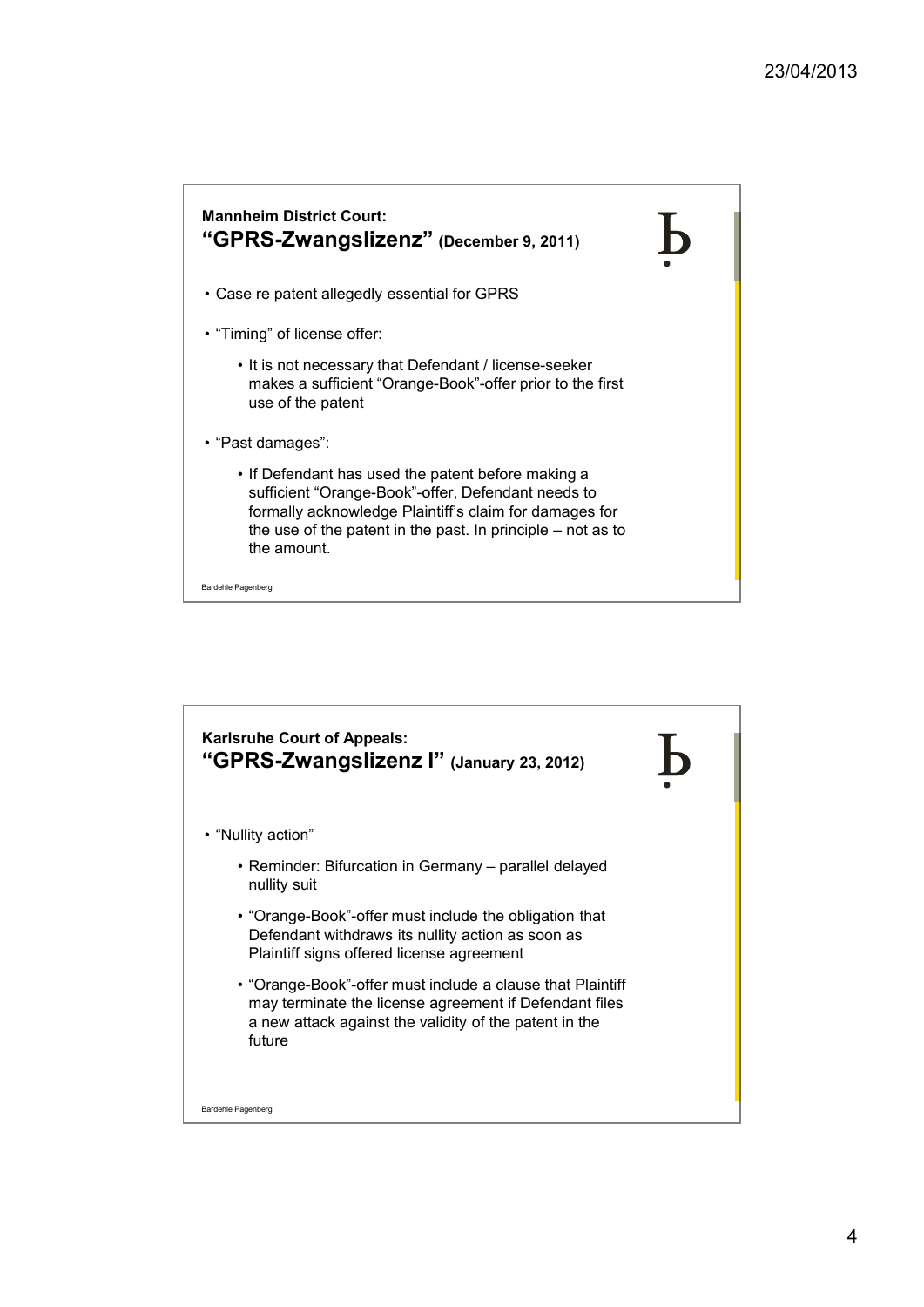

- Dispute: Does an existing license agreement of Plaintiff with a chip supplier have an effect on the amount of a FRAND royalty? Does the "Orange-Book"-offer require a clause that Defendant must drop such all defense arguments in the future with respect to the amount of a FRAND license fee?
- "Unconditional" offer exhaustion, prior use rights
	- "Unconditional" offer: Defendant must drop all objections relating to the obligation to pay royalties "in principle"  $\rightarrow$  no use of the patent, exhaustion, prior use right
	- However: "Orange-Book"-offer does not have to include the waiver of objections re the "amount" of royalties

Bardehle Pagenberg